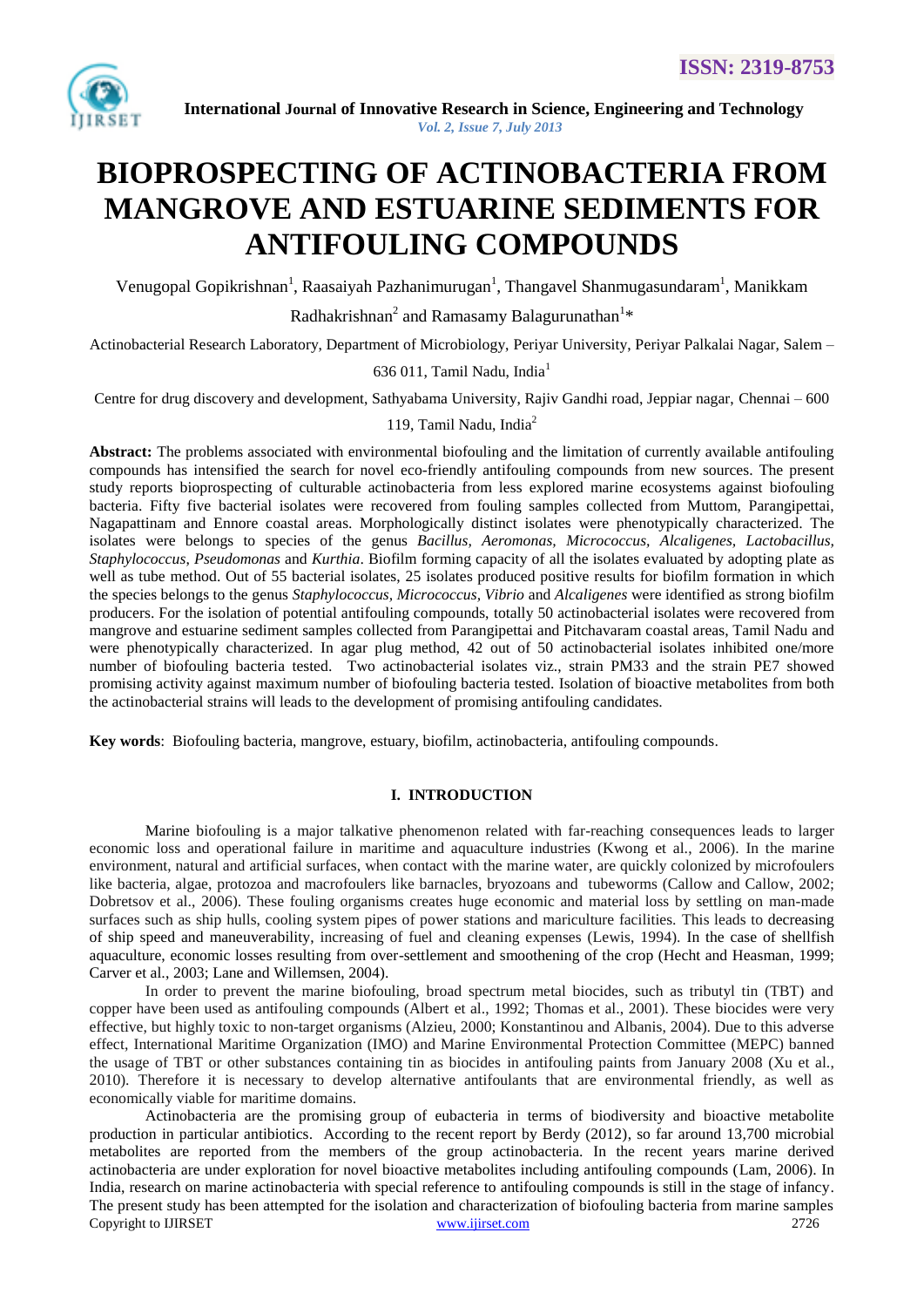

and also reports the antagonistic actinobacteria from selected mangrove and estuarine sediments of South East Coast of Tamil Nadu with special reference to antifouling activity.

## **II. MATERIALS AND METHODS**

#### *A. Collection of biofouling samples*

Biofouling samples were scrapped from the boat surfaces and other marine structures around Muttom (M), Kanyakumari District (Lat.  $8^017^096$ " N; Long. 77<sup>0</sup>44'74" E), Parangipettai (P) (Lat.  $11^030'$  33" N; Long. 79<sup>0</sup>43' 13" E), Nagapattinam (N) (Lat.  $10^046'0''$  N; Long.  $79^050'0''$  E) and Ennore (E) (Lat.  $13^021'75''$  N; Long.  $80^032'16''$  E) coastal areas, Tamil Nadu. All the samples were collected in sterile polythene bags and aseptically transferred into the laboratory.

#### *B. Isolation and characterization of biofouling bacteria*

About one gram of fouling sample was serially diluted using sterile distilled water blanks. One hundred microlitre of aliquot from  $10^{-3}$  to  $10^{-5}$  was transferred to nutrient agar plates prepared in 50% filtered sea water and spreaded using sterile L-rod. Plating was done in duplicate and all the plates were incubated at  $28^{\circ}$ C for 3-5 days. After enumeration, morphologically different bacterial colonies were selected, purified and sub-cultured on nutrient agar slants supplemented with 2% NaCl (Bavya et al., 2011).

## *C. Biofilm formation study on isolated bacteria*

#### *1. Plate Method:*

Mucoid nature of the bacterial colonies was studied by cultivation of all the strains on congo red agar (CRA) plates (Mariana et al., 2009). Eighteen hours old bacterial cultures were taken and spotted on the CRA plates. Plates were incubated at 28<sup>o</sup>C for 24-48 hours and observed for the characteristic colony morphology.

#### *2. Tube method:*

The capability of biofilm formation by the bacterial isolates was noticed by the way of adherence to the walls of culture tubes (Mathur et al., 2006). Inoculum was prepared using 2 ml of nutrient broth. After 24 hours of incubation at  $28^{\circ}$ C, turbidity was adjusted to 0.5 McFarland standards. For biofilm experiment, 100 $\mu$ l of inoculum was transferred into 3ml of nutrient broth in 10 ml test tubes. All the test tubes were kept in shaker at 95 RPM speed for 24-48 hours. After incubation, culture broth which contains the free cells, if any, were discarded. The tubes were washed with 3ml of 1X phosphate buffer saline (PBS). About 3ml of 2 % crystal violet solution was added and allowed to act for 5 minutes. All the tubes were washed with sterile water after discarding the crystal violet solution and allowed to dry. All the tubes were visually observed for the presence of biofilms on the inner walls of the test tubes. All the tubes were added with 1.5ml of 33 % glacial acetic acid and mixed gently. Optical density (OD) value was measured in colorimeter at 570 nm. The OD values of the test samples were compared with the PBS present in the control tube.

#### *D. Characterization and identification of biofouling bacteria*

Phenotypic characteristics such as micro morphology (gram staining, capsule staining, endospore staining and motility), cultural characteristics (on basal-, differential- and selective-media) and biochemical characteristics of all the bacterial isolates were studied by adopting standard procedures (Cappuccino and Sherman, 2005). Effect of sea water on growth of biofilm forming bacterial isolates were also studied using nutrient agar supplemented with different concentration of sea water. Based on phenotypic characteristics, the selected biofouling bacteria were identified at genus level.

#### *E. Isolation of marine actinobacteria*

Copyright to IJIRSET [www.ijirset.com](http://www.ijirset.com/) 2727 Sediment samples were collected from Parangipettai (Lat.  $11^030'33''$  N; Long.  $79^043'13''$  E) mangrove rhizosphere region (PM), Parangipettai estuary (PE) and Pitchavaram (P) (Lat. 11° 39' 0" N; Long. 79<sup>0</sup>66'62" E) coastal areas, Tamil Nadu. The central portions of sediment samples were collected, after removing the surface layer and transferred in to sterile plastic bag. The collected sediment samples were air dried at room temperature for a week and it was transferred to sterile petriplates and kept at 55°C for 10 minutes in order to retard the growth of slime forming bacteria (Pisano et al., 1986). Ten grams of dried sediment samples were added in to 90 ml of sterile distilled water and serially diluted up to  $10^{-5}$  dilutions. Starch casein agar (SCA) medium was prepared in 50% sea water and used for the isolation of culturable actinobacteria. The SCA medium was supplemented with nalidixic acid (20  $\mu$ g/ml)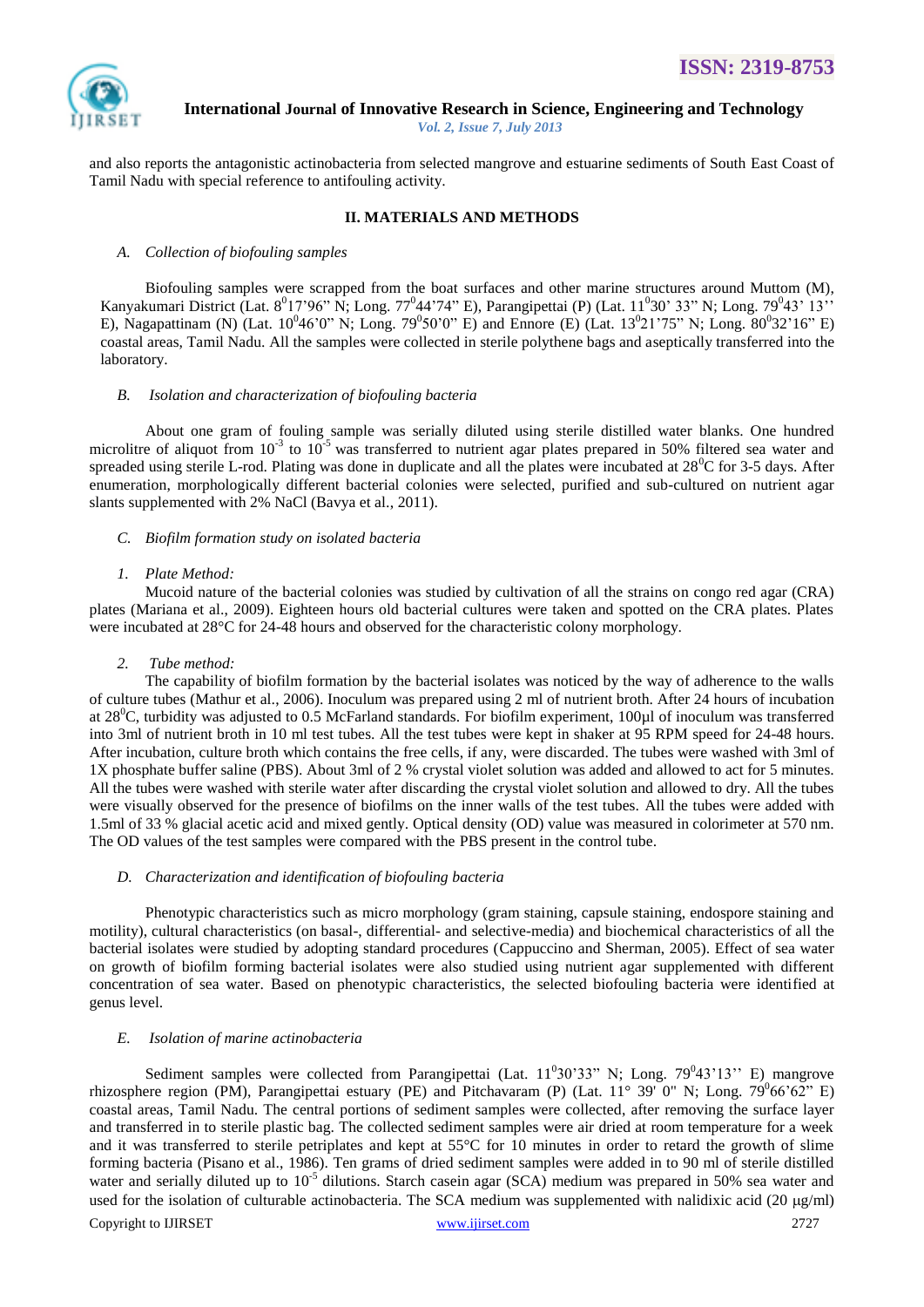

and cycloheximide (50  $\mu$ g/ml) to retard the growth of bacteria other than actinobacteria and fungi, respectively. About 0.1 ml of aliquot from each dilution was transferred into SCA plates and spreaded using sterile L rod. All the plates were incubated at 28±2°C, and observed from 5<sup>th</sup> day onwards for one month. The same procedure was followed for all the samples. Colonies with suspected actinobacteria morphology were enumerated and purified using yeast extract-malt extract agar medium (Shirling and Gottileb1966). The pure cultures of the actinobacteria were maintained as slant stock on ISP2 agar as well as in 30% glycerol broth at  $4^{\circ}$ C. All the media used in this study were prepared in 50% filtered sea water unless otherwise stated (Bavya et al., 2011).

#### *F. Characterization and dereplication of actinobacteria:*

Cultural characterization was done by inoculating all the actinobacterial cultures into ISP2 agar medium. All the plates were incubated for 10 days at  $28^{\circ}$ C. Cultural characteristics recorded include growth, consistency, aerial mass colour, presence of reverse side pigment and soluble pigment production (Shirling and Gottileb, 1966). Micromorphological characteristics were studied by adopting slide culture method (Radhakrishnan et al., 2011). About 2 ml of ISP2 agar medium inoculated with actinomycete spores were poured as a thin layer over the surface of sterile microscopic slides. The slides were kept in sterile petriplates and incubated at  $28^{\circ}$ C for 10 days. Then the slides were observed under bright field microscope at 40X magnification. The recorded microscopic characteristics include presence of aerial mycelium, substrate mycelium, mycelial fragmentation and spore chain morphology. Based on the results of growth pattern of actinobacteria on ISP2 agar medium and microscopic appearance, similar actinomycete isolates were discarded and different isolates were selected for further investigations. The selected isolates were grouped into Streptomycetes and non-Streptomycetes / rare actinobacteria.

#### *G. Screening of actinobacteria against biofouling bacteria*

All the actinobacterial isolates were screened for their antagonistic activity against biofouling bacteria by agar plug method. Actinomycete cultures were inoculated into YEME agar plates (20 ml/plate) and incubated at  $28^{\circ}$ C for 10 days. After scraping the mycelial growth, 5 mm diameter agar plug was cut from YEME agar plates. Test organisms were inoculated into nutrient agar plates using sterile cotton swab. The agar plugs were placed over nutrient agar seeded with test organisms. All the plates were incubated at  $28^{\circ}$ C for 24 hours. Zone of inhibition was expressed in millimetre in diameter (Eccleston et al., 2008). Actinobacterial isolates showing maximum zone of inhibition against wide range of biofouling bacteria were selected as potential candidates for the further isolation of antifouling compounds.

#### *H. Production of antifouling metabolite from selected isolates*

Effect of solid and submerged culture on antifouling metabolite production by the strain PE7 and PM33 was investigated. Both the strains were inoculated into YEME agar plates as well as in each 100 ml of YEME broth. Both the medium were prepared in distilled water as well as in sea water. YEME agar plates were incubated at  $28^{\circ}$ C for 12 days. YEME broth containing flasks were incubated in rotary shaker with 95 RPM for 12 days. For every 24 hours, agar plug from YEME agar plates were taken and tested against biofouling bacteria (Eccleston et al. 2008). Each 2 ml of YEME broth from all the flasks were taken and centrifuged at 10000 RPM for 10 minutes. The cell free supernatant was tested against the biofouling bacteria by adopting well diffusion method (Bavya et al., 2011).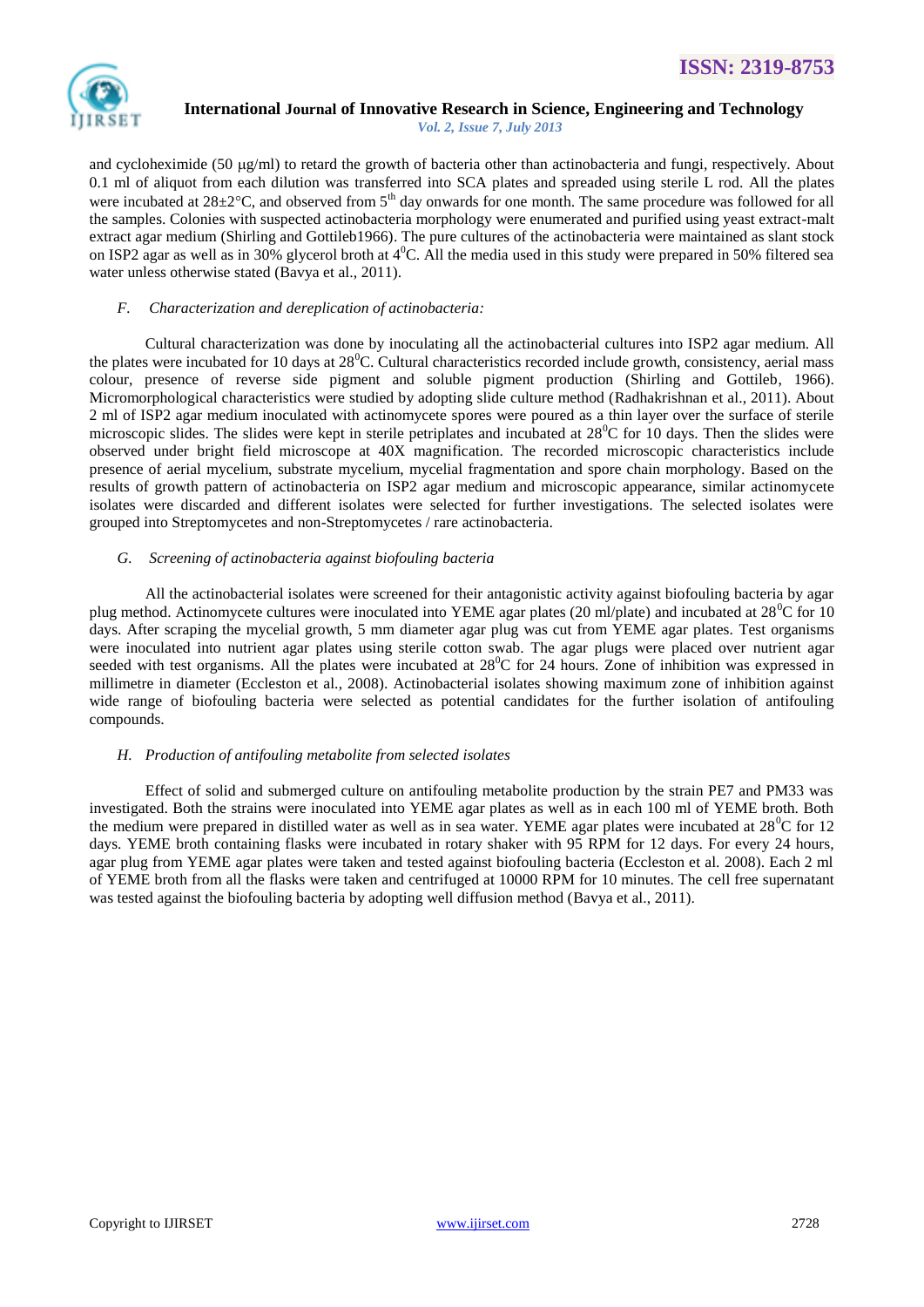

## **III. RESULTS**

#### *A. Culturable bacteria from biofouling samples*

All the collected biofouling samples are slimy in nature with brown or green colour appearance. Total culturable bacterial population present in the biofouling samples collected from different coastal area were estimated (Table 1).

| <b>Sampling site</b> | <b>Sample</b>  | <b>Year and</b> | <b>Consistency and</b> | <b>Total culturable</b> | <b>Total number</b> |
|----------------------|----------------|-----------------|------------------------|-------------------------|---------------------|
|                      | number         | month of        | colour                 | bacterial population    | of bacteria         |
|                      |                | collection      |                        | [cfu/gm]                | selected            |
| Muttom (M)           | $\mathbf{1}$   | <b>May 2010</b> | Light green, Slimy     | $1.8 \times 10^{-5}$    | $\overline{5}$      |
|                      | 2              | <b>May 2010</b> | Dark green, Slimy      | $1.25 \times 10^{-5}$   | $\overline{5}$      |
|                      | 3              | May 2010        | Dark green, Slimy      | $1.30 \times 10^{-5}$   | 5                   |
|                      | $\overline{4}$ | <b>May 2010</b> | Dark green, Slimy      | $5.0 \times 10^{-6}$    | 5                   |
|                      | $\overline{5}$ | <b>May 2010</b> | Dark green, Slimy      | $1.20 \times 10^{-4}$   | 6                   |
| Parangipettai (P)    | $\mathbf{1}$   | August 2010     | Dark green, Slimy      | $1.60 \times 10^{-5}$   | 5                   |
|                      | $\overline{2}$ | August 2010     | Greenish White, Dry    | $1.90 \times 10^{-5}$   | $\overline{3}$      |
|                      | $\overline{3}$ | August 2010     | Light green, Slimy     | $1.20 \times 10^{-5}$   | $\overline{2}$      |
| Nagapattinam (N)     | $\mathbf{1}$   | September 2010  | Light green, Slimy     | $1.50 \times 10^{-6}$   | $\overline{5}$      |
|                      | 2              | September 2010  | Green, Slimy & Dry     | $1.60 \times 10^{-5}$   | 5                   |
| Ennore $(E)$         | 1              | August 2010     | Dark green, Slimy      | $2.20 \times 10^{-6}$   | 5                   |
|                      | $\overline{2}$ | August 2010     | Green, Slimy & Dry     | $1.90 \times 10^{-5}$   | $\overline{4}$      |

Table 1 Details of sample collection and isolation of biofouling bacteria

Totally 55 bacterial isolates were isolated from the biofouling samples.

#### *B. Characterization and identification of biofouling bacteria*

All the 55 bacterial isolates were identified at genus level. Bacteria isolated from different biofouling samples belongs to the genus *Bacillus* sp. (M38, M56, P5, P13, N2, N12, N16, E15, E29)*, Aeromonas* sp. (M13, M19, M20, N5, N6, N8, E6, E8)*, Micrococcus* sp (M11, M23, M50)*, Alcaligenes* sp. (M2, M28, M30, M33, M47, M48, M52, M54, P2, P8, P9, P14, N15, E4, E22, E26)*, Lactobacillus* sp. (M6, M14, M21, M46, M51,M55,P4)*,* and *Staphylococcus* sp. (M1, M3, M27, M45), *Pseudomonas* sp. (P1, P11, N9, N13, E2, E28), *Vibrio* sp. (M25), *Kurthia* sp. (P3). Number of bacterial isolates recovered from different biofouling samples were given in table 2.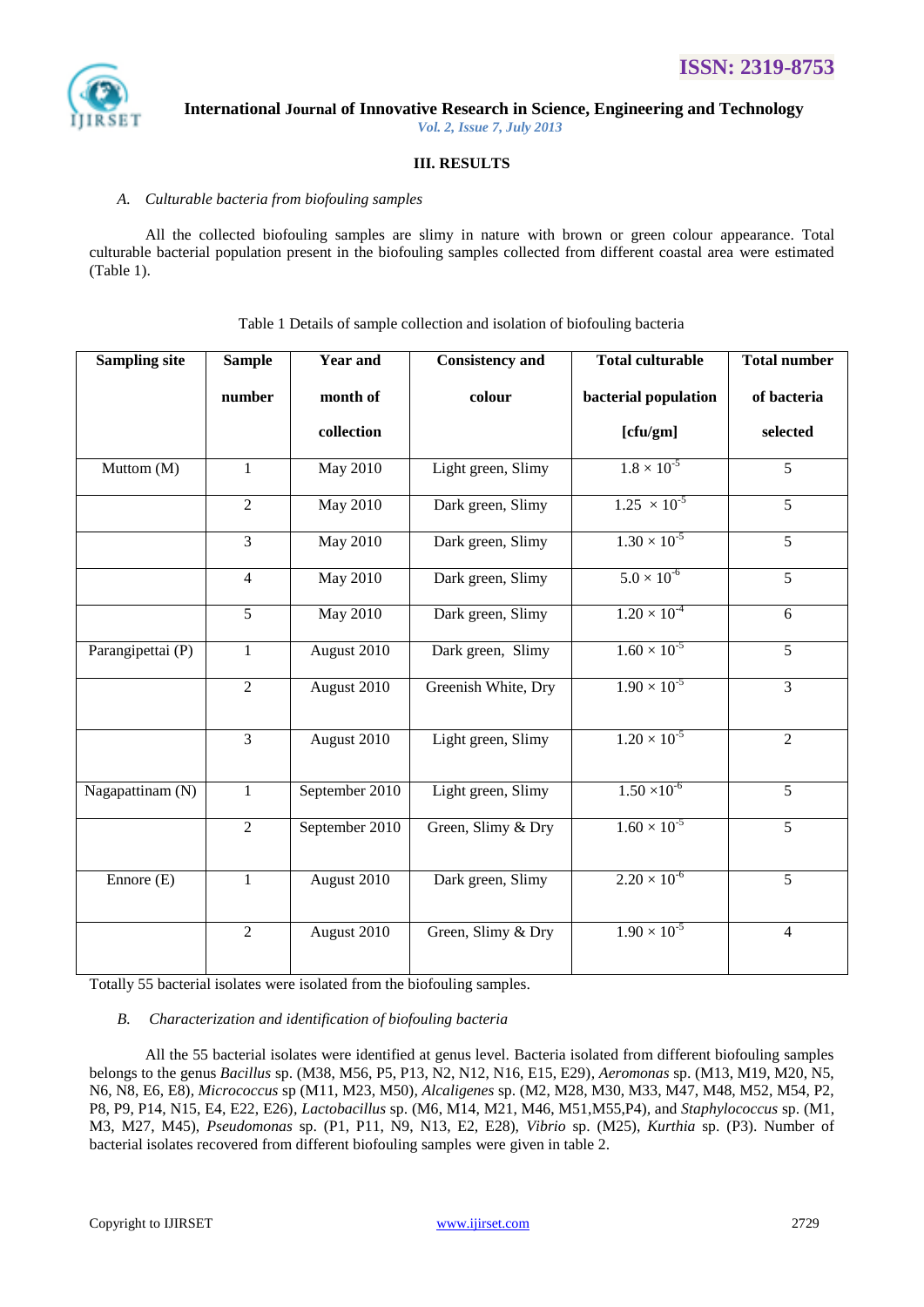

| <b>Sampling sites</b> | Number of biofouling bacteria |                  |                        |              |              |                         |             |                            |         |
|-----------------------|-------------------------------|------------------|------------------------|--------------|--------------|-------------------------|-------------|----------------------------|---------|
|                       | Staphylococ<br>$\frac{2}{3}$  | Micrococcus      | Lactobacillu<br>$\sim$ | Bacillus     | Aeromonas    | <b>Alcaligens</b>       | Vibrio      | Pseudomona<br>$\mathbf{S}$ | Kurthia |
| Muttom                | 4                             | 3                | 6                      | $\mathbf{2}$ | 3            | 8                       |             | $\mathbf{0}$               |         |
| Parangipettai         | $\mathbf{0}$                  | $\mathbf{0}$     |                        | $\mathbf{2}$ | $\mathbf{0}$ | $\overline{\mathbf{4}}$ | 0           | $\mathbf{2}$               |         |
| Nagapattinam          | $\mathbf{0}$                  | $\mathbf{0}$     | 0                      | 3            | 3            |                         | $\mathbf 0$ | $\mathbf{2}$               |         |
| Ennore                | $\mathbf{0}$                  | $\boldsymbol{0}$ | $\mathbf{0}$           | $\mathbf{2}$ | $\mathbf{2}$ | 3                       | 0           | $\mathbf{2}$               | 0       |

Table II Bacterial genera recovered from different biofouling samples

Viability of all the isolates was maintained as slant culture and stab culture on nutrient agar slants. Effect of seawater showed that most of the bacterial isolates showed poor growth on medium prepared without sea water. Certain biofouling bacterial isolates viz., M1, M11, P13 and N9 produced poor growth and failed to produce pigmentation on the medium prepared without sea water.

#### *C. Confirmation for biofilm formation:*

#### *1. Plate Method:*

Out of 55 bacterial isolates, 25 isolates produced positive results for biofilm formation in plate method. Among the various genera isolated *Staphylococcus, Micrococcus*, *Vibrio* and *Alcaligenes* genera showed strong positive results.

#### *2. Tube method:*

Out of 55 bacterial isolates, 25 isolates produced positive results for biofilm formation in tube method. In tube method also, bacterial genera such as *Staphylococcus, Micrococcus, Vibrio* and *Alcaligenes* showed strong positive result for biofilm formation (Table 3).

| <b>Biofilm forming</b> | <b>Biofouling bacteria</b>                                  |                      |                        |                 |                |                                                                                         |        |                               |         |  |
|------------------------|-------------------------------------------------------------|----------------------|------------------------|-----------------|----------------|-----------------------------------------------------------------------------------------|--------|-------------------------------|---------|--|
| capacity               | Staphylococ<br>$\boldsymbol{c}\boldsymbol{u}\boldsymbol{s}$ | Micrococcu<br>$\sim$ | Lactobacillu<br>$\sim$ | <b>Bacillus</b> | Aeromonas      | <b>Alcaligens</b>                                                                       | Vibrio | Pseudomon<br>$\boldsymbol{a}$ | Kurthia |  |
| I (> 0.50)             |                                                             |                      | 2                      | $\overline{2}$  | 2              | 6                                                                                       |        | 2                             |         |  |
| $II(0.30-0.50)$        |                                                             |                      | 3                      | 5               | $\mathfrak{D}$ | 6                                                                                       |        | $\overline{4}$                |         |  |
| $III(0.10-0.30)$       |                                                             |                      |                        | $\overline{2}$  |                | 3                                                                                       |        |                               |         |  |
| IV $(< 0.10)$          | 3                                                           |                      |                        |                 |                | 5                                                                                       |        |                               |         |  |
| <b>Total</b>           | $\boldsymbol{4}$                                            | 3                    | 6                      | 9               | 5              | 20<br>1 - High Strong Positive, II- High positive, III- Moderate positive, IV- Negative | 1      | 6                             |         |  |

|  | Table III Categorization of biofilm forming bacterial isolates |  |  |
|--|----------------------------------------------------------------|--|--|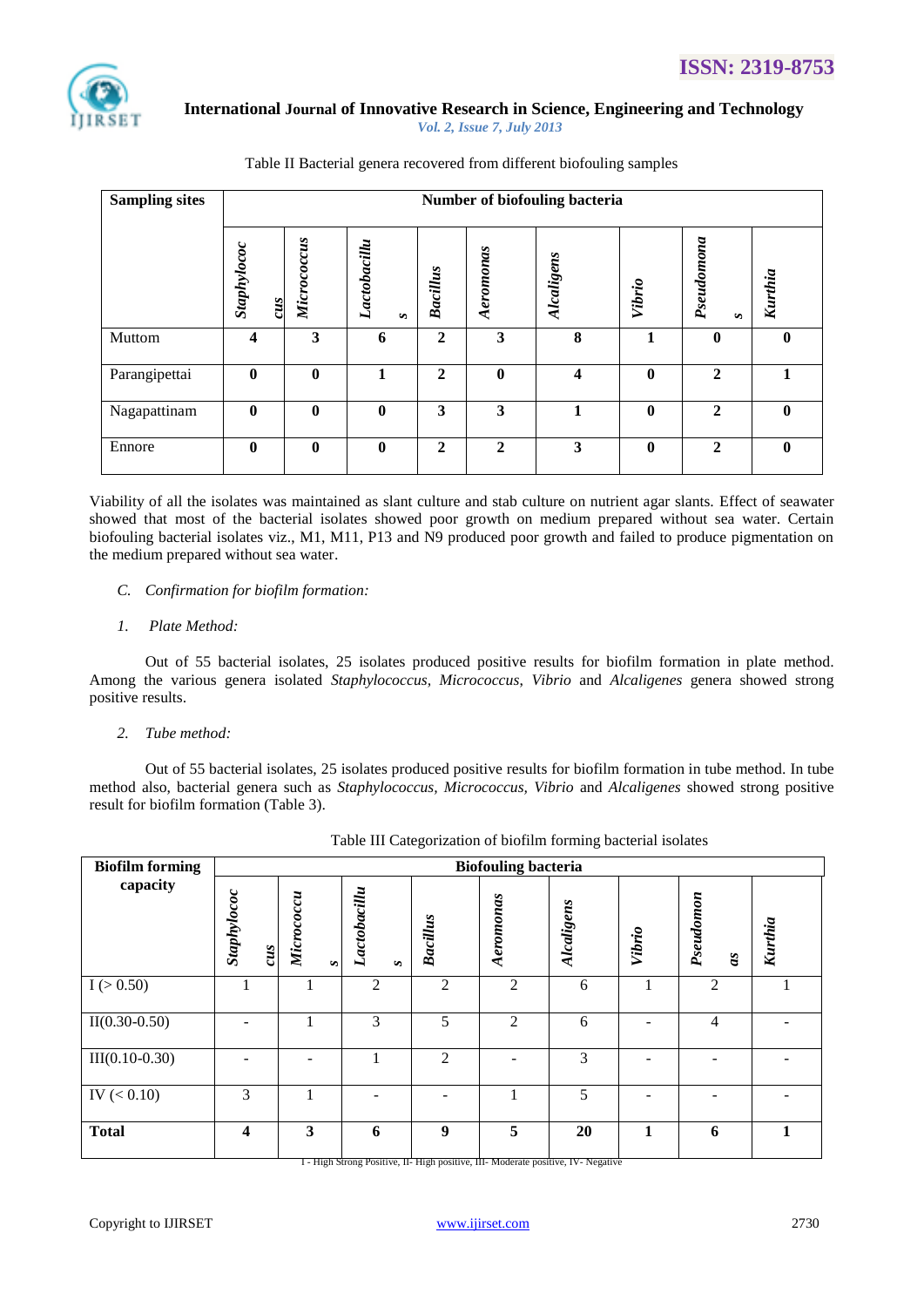

#### *D. Isolation and characterization of actinobacteria*

Culturable actinobacterial population in Pitchavaram ecosystem was estimated as 3.2 X  $10^4$  cfu/gm, in Parangipettai mangrove rhizosphere 7.2 X  $10^5$  cfu/gm and in Parangipettai estuarine region 2.5 X  $10^4$  cfu/gm of sediment. Totally 50 actinobacteria, each 20 from Pitchavaram and Parangipettai mangrove rhizosphere and 10 isolates from Parangipettai estuarine region were selected for further antagonistic studies.About 58% of the actinobacterial isolates produced good growth on ISP2 agar medium. Forty two percent of the isolates produced white aerial mycelium followed by 34% of the isolates produced gray colour aerial mycelium. Both aerial and substrate mycelium was produced by all the actinobacterial isolates (Table 4).

| <b>Morphology</b>    | <b>Appearance</b>             | No. of isolates $(\%$ |
|----------------------|-------------------------------|-----------------------|
| Growth               | Good                          | 29 (58%)              |
|                      | Moderate                      | 17 (34%)              |
|                      | Poor                          | 04(8%)                |
| Consistency          | Powdery                       | 43 (86%)              |
|                      | Leathery                      | 7(14%)                |
| Aerial mass colour   | White                         | 21 (42%)              |
|                      | Dirty white                   | 09 (18%)              |
|                      | <b>Black</b>                  | 05 (10%)              |
|                      | <b>Brown</b>                  | 05 (10%)              |
|                      | Gray                          | 17(34%)               |
|                      | Pinkish white                 | 01(2%)                |
|                      | Pink                          | 01(2%)                |
| Reverse side pigment |                               | 29 (58%)              |
| Soluble pigment      |                               | 21 (42%)              |
| Micromorphology      | Aerial and substrate mycelium | 50 (100%)             |
|                      | Substrate mycelium alone      | $0(0\%)$              |

#### Table IV Morphological pattern of actinobacterial isolates

Among the 50 isolates, 40 were tentatively identified as Streptomycetes and 10 as rare actinobacteria.

#### *E. Antagonistic activity of actinobacteria against Biofouling bacteria*

Of the 50 actinobacterial isolates screened, when compared to Pitchavaram ecosystem, actinobacteria from Parangipettai mangrove and estuarine ecosystems were showed promising activity against the biofouling bacteria tested (Fig 1).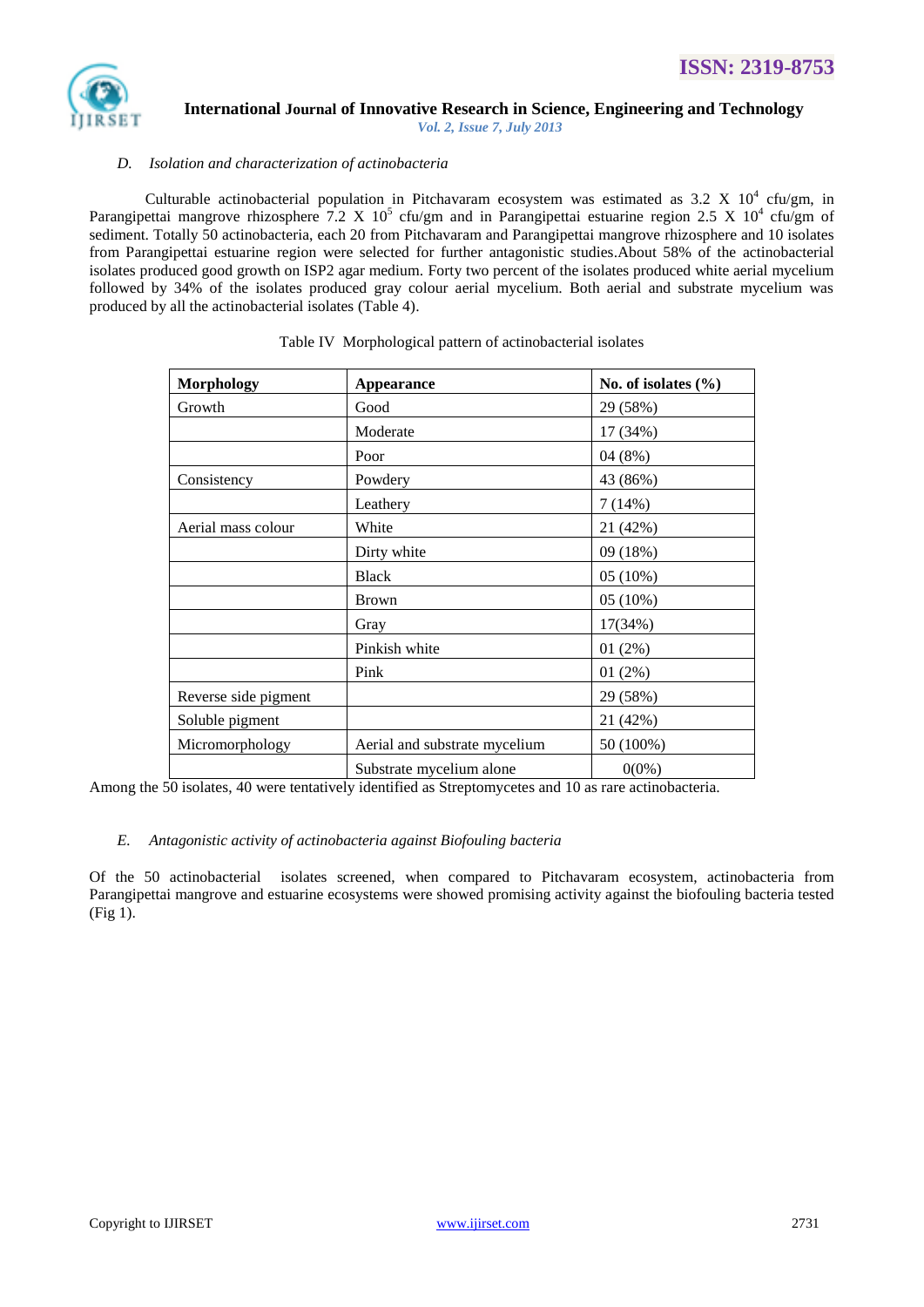



Fig. 1 Antagonistic activity of actinobacteria against biofouling bacteria

Actinobacterial strains PM33 and PE7 showed good inhibition against maximum number of biofouling bacteria (Table 5).

Table V Antagonistic activity of selected actinobacterial strain against biofouling bacteria

| <b>Test organisms</b>         | <b>Actinobacterial strains</b>                 |             |  |  |  |
|-------------------------------|------------------------------------------------|-------------|--|--|--|
|                               | (Zone of inhibition in diameter in millimeter) |             |  |  |  |
|                               | PE7                                            | <b>PM33</b> |  |  |  |
| Staphylococcus sp. (M27, M45) |                                                |             |  |  |  |
| Micrococcus sp. (M50)         | 17                                             | 19          |  |  |  |
| Bacillus sp. (P5, E15)        | 16                                             |             |  |  |  |
| Lactobacillus sp. (M51,M46)   | 16                                             | 16          |  |  |  |
| Aeromonas sp. (N8, M13)       | 17                                             |             |  |  |  |
| Alcaligenes sp. (E22)         | 17                                             |             |  |  |  |
| Pseudomonas sp. (E2, E28)     | 16                                             | 16          |  |  |  |

*F. Production of antifouling metabolite from selected isolates*

Both the 2 actinomycete isolates showed good growth on both YEME agar and YEME broth. YEME agar plugs of potential strains showed good activity against *Staphylococcus* sp. and *Alcaligenes* sp., respectively (Table 6).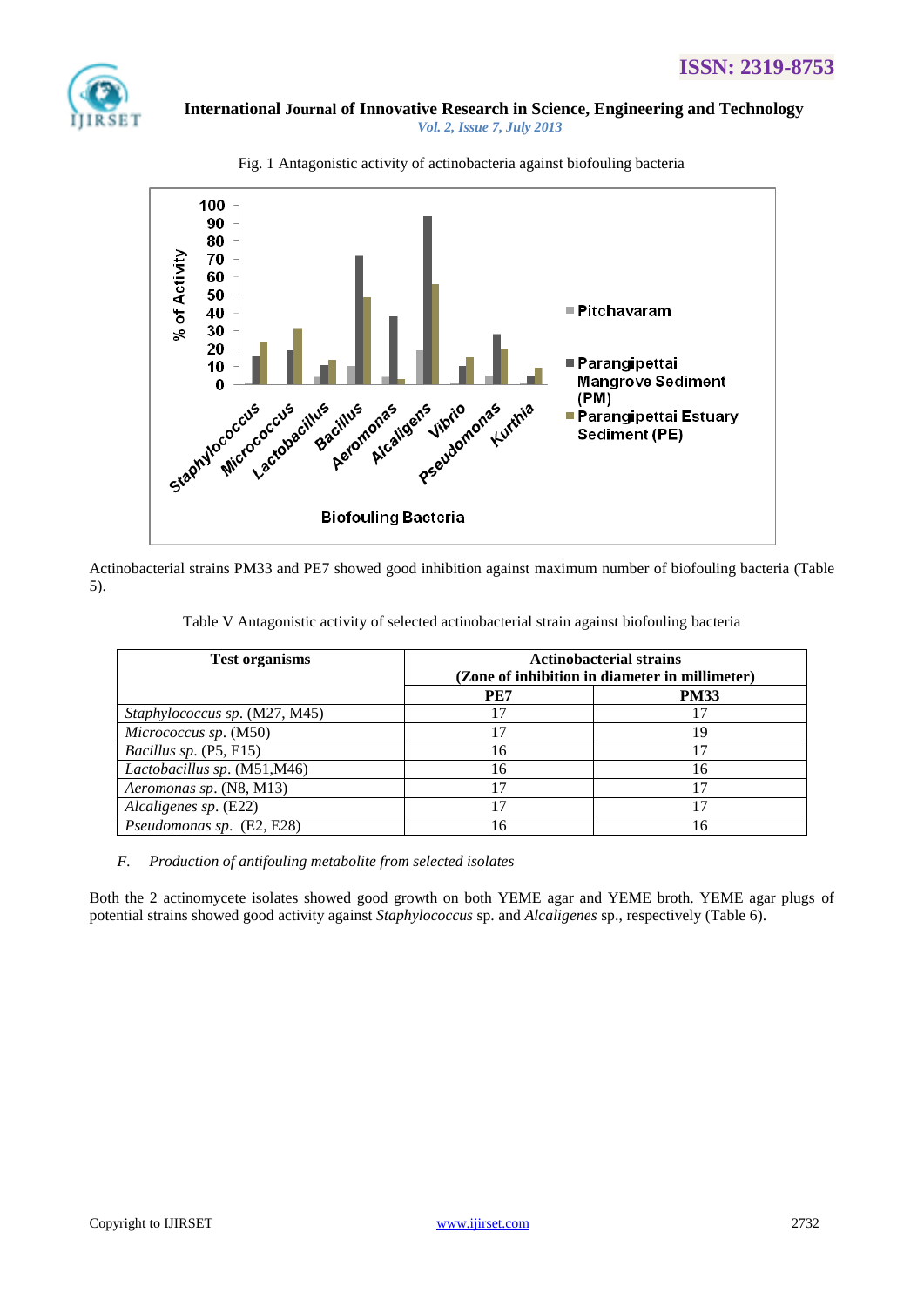

Table IV Effect of solid and liquid culture on the production of antifouling compounds by selected actinobacterial isolates

| <b>Incubation</b> | <b>Test pathogens</b> | <b>Actinobacterial strains</b>                 |                  |                  |                   |                |                 |                   |                |
|-------------------|-----------------------|------------------------------------------------|------------------|------------------|-------------------|----------------|-----------------|-------------------|----------------|
| period<br>in      |                       | (zone of inhibition in diameter in millimeter) |                  |                  |                   |                |                 |                   |                |
| days              |                       |                                                | PE7              |                  |                   | <b>PM33</b>    |                 |                   |                |
|                   |                       |                                                | <b>YEME</b> agar |                  | <b>YEME</b> broth | YEME agar      |                 | <b>YEME</b> broth |                |
|                   |                       | With                                           | Without          | With             | Without           | With           | Without         | With              | Without        |
|                   |                       | <b>SW</b>                                      | <b>SW</b>        | <b>SW</b>        | <b>SW</b>         | <b>SW</b>      | <b>SW</b>       | <b>SW</b>         | <b>SW</b>      |
| Day 1             | Staphylococcus sp.    | $\theta$                                       | $\Omega$         | $\theta$         | $\theta$          | $\theta$       | $\Omega$        | $\Omega$          | $\theta$       |
|                   | Alcaligens sp.        | $\Omega$                                       | $\Omega$         | $\Omega$         | $\mathbf{0}$      | $\overline{0}$ | $\Omega$        | $\Omega$          | $\overline{0}$ |
| Day 2             | Staphylococcus sp.    | 10                                             | $\Omega$         | $\theta$         | $\overline{0}$    | 10             | $\Omega$        | $\Omega$          | $\overline{0}$ |
|                   | Alcaligens sp.        | 10                                             | $\Omega$         | $\theta$         | $\mathbf{0}$      | 10             | $\overline{0}$  | $\Omega$          | $\overline{0}$ |
| Day 3             | Staphylococcus sp.    | 13                                             | $\Omega$         | $\theta$         | $\mathbf{0}$      | 12             | $\Omega$        | $\Omega$          | $\Omega$       |
|                   | Alcaligens sp.        | 13                                             | $\Omega$         | $\theta$         | $\mathbf{0}$      | 12             | $\Omega$        | $\Omega$          | $\overline{0}$ |
| Day 4             | Staphylococcus sp.    | 15                                             | 9                | $\boldsymbol{0}$ | $\boldsymbol{0}$  | 14             | $\overline{7}$  | 9                 | $\overline{0}$ |
|                   | Alcaligens sp.        | 15                                             | 8                | $\theta$         | $\theta$          | 15             | $\overline{7}$  | 9                 | $\overline{0}$ |
| Day 5             | Staphylococcus sp.    | 15                                             | 9                | $\boldsymbol{0}$ | $\boldsymbol{0}$  | 14             | $\overline{7}$  | 9                 | $\overline{0}$ |
|                   | Alcaligens sp.        | 15                                             | $\overline{8}$   | $\theta$         | $\mathbf{0}$      | 15             | $\overline{7}$  | 9                 | $\overline{0}$ |
| Day 6             | Staphylococcus sp.    | 17                                             | 12               | $\overline{7}$   | $\boldsymbol{0}$  | 15             | 10              | 12                | $\overline{7}$ |
|                   | Alcaligens sp.        | $\overline{17}$                                | 10               | 7                | $\boldsymbol{0}$  | 15             | 10              | 10                | $\overline{7}$ |
| Day 7             | Staphylococcus sp.    | $\overline{17}$                                | 12               | $\overline{7}$   | $\boldsymbol{0}$  | 17             | 10              | 12                | $\overline{7}$ |
|                   | Alcaligens sp.        | $\overline{17}$                                | $\overline{13}$  | $\overline{7}$   | $\mathbf{0}$      | 17             | 10              | 10                | 7              |
| Day 8             | Staphylococcus sp.    | 17                                             | 12               | $\overline{7}$   | $\boldsymbol{0}$  | 16             | 10              | 12                | $\overline{7}$ |
|                   | Alcaligens sp.        | 17                                             | $\overline{10}$  | $\overline{7}$   | $\mathbf{0}$      | 16             | 10              | 10                | $\overline{7}$ |
| Day 9             | Staphylococcus sp.    | $\overline{17}$                                | 12               | $\overline{7}$   | $\boldsymbol{0}$  | 16             | $\overline{12}$ | $\overline{12}$   | $\overline{7}$ |
|                   | Alcaligens sp.        | $\overline{17}$                                | 10               | $\overline{7}$   | $\mathbf{0}$      | 16             | $\overline{12}$ | 10                | 7              |
| Day 10            | Staphylococcus sp.    | $\overline{17}$                                | 12               | $\overline{7}$   | $\boldsymbol{0}$  | 16             | $\overline{13}$ | 12                | $\overline{7}$ |
|                   | Alcaligens sp.        | $\overline{17}$                                | $\overline{10}$  | $\overline{7}$   | $\mathbf{0}$      | 16             | $\overline{13}$ | 10                | $\overline{7}$ |
| Day 11            | Staphylococcus sp.    | 17                                             | 12               | $\overline{7}$   | $\boldsymbol{0}$  | 16             | 12              | 12                | $\overline{7}$ |
|                   | Alcaligens sp.        | 17                                             | 10               | $\overline{7}$   | $\boldsymbol{0}$  | 16             | 12              | 10                | $\overline{7}$ |
| Day 12            | Staphylococcus sp.    | 17                                             | 12               | $\overline{7}$   | $\boldsymbol{0}$  | 16             | $\overline{13}$ | 12                | $\overline{7}$ |
|                   | Alcaligens sp.        | $\overline{17}$                                | $\overline{10}$  | $\overline{7}$   | $\overline{0}$    | 16             | $\overline{13}$ | 10                | $\overline{7}$ |

#### **SW – Sea water, YEME – Yeast extract malt extract**

The cell free supernatants of 2 actinomycetes showed moderate activity against *Staphylococcus* sp. and *Alcaligenes* sp. When compared with liquid fermentation, solid state fermentation showed good growth and promising activity till end of  $12^{th}$  day.

#### **IV. DISCUSSION**

In the present study, wide range of bacterial genera was isolated from the biofouling samples. In previous studies, *Bacillus* sp., *Pseudomonas* sp. and *Staphylococcus* sp. (Sarala et al. 2011), *Vibrio* sp. (You et al., 2007), *Aeromonas* sp.*, Micrococcus* sp. (Murugan and Santhana Ramasamy, 2002) and *Alcaligens* sp. (Mary et al., 1993) were frequently isolated from marine biofouling samples and they clearly reported that all the above bacteria able to form biofilm. But there is no report on *Kurthia* species from biofouling samples. There are different methods used to study the biofilm formation by environmental (Kokare et al., 2009) as well as clinical bacterial pathogens (Mathur et al., 2006). Evaluation was done to confirm the biofilm forming capacity of all the bacteria were isolated from biofouling samples. Out of 55 bacteria 25 bacteria were showed positive for biofilm formation. Isolates which are failed to produce positive results in plate method were also showed strong biofilm formation in tube method. Hence, tube method is more advisable to study the biofilm formation in terms of cost and sensitivity when compared to plate method.

Copyright to IJIRSET [www.ijirset.com](http://www.ijirset.com/) 2733 There are many reports on actinomycetes from Parangipettai and Pitchavaram mangrove ecosystems with special reference to their antagonistic activity (Balagurunathan et al., 2001; Sivakumar et al., 2007; Kathiresan et al., 2005; Dhanasekaran et al., 2009) and enzymatic potential (Radhakrishnan et al., 2010). But there are very few reports on antifouling activity of actinomycetes from Parangipettai and Pitchavaram marine ecosystems (Kumaran et al., 2010; Bavya et al., 2011). Of the 50 actinomycetes screened, 84 % of the isolates inhibited one or more number of biofouling bacteria. In that PE 7 and PM 33 actinobacterial strains were showed maximum zone of inhibition against more number of gram positive and gram negative biofouling bacteria.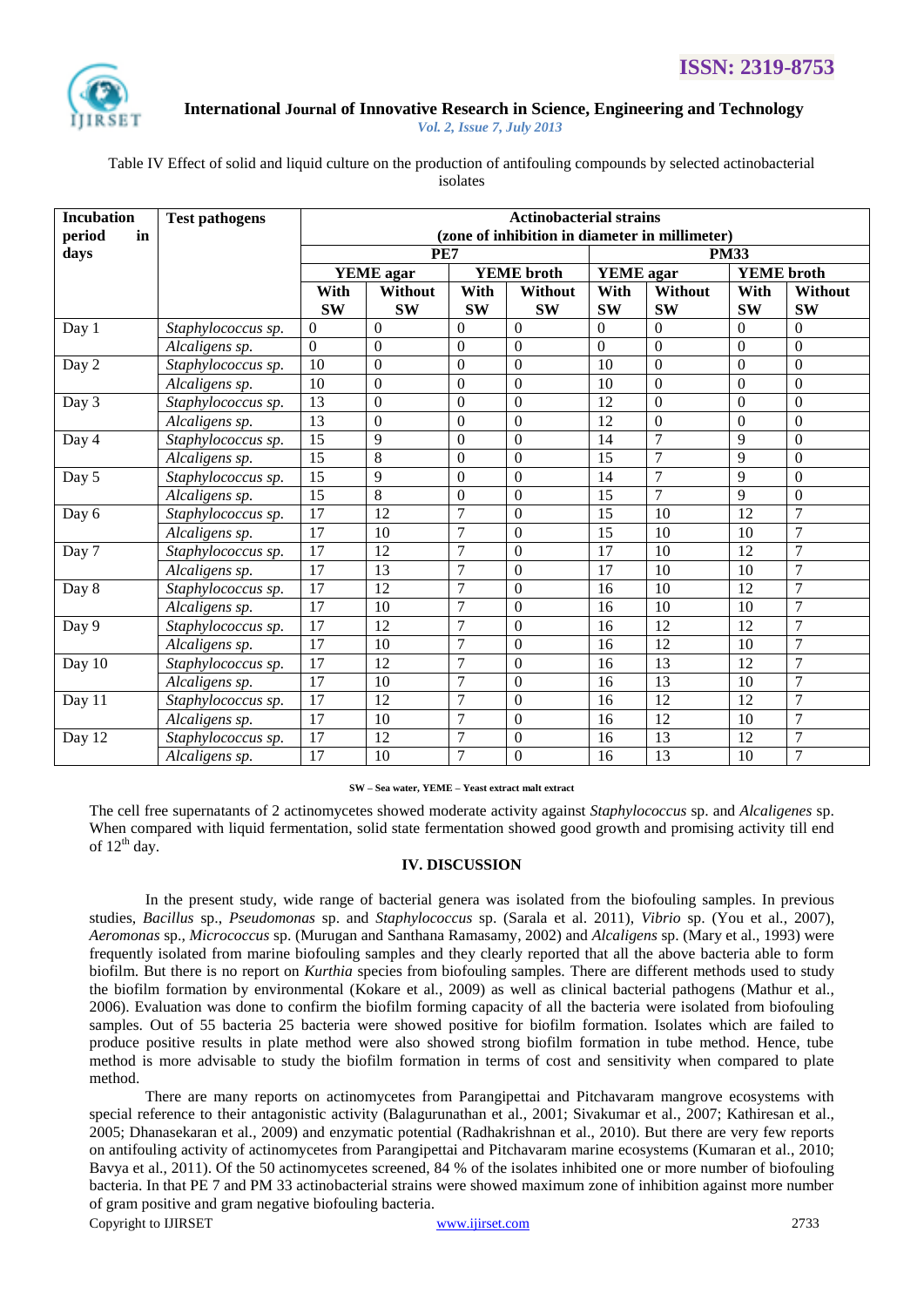

## **International Journal of Innovative Research in Science, Engineering and Technology**

 *Vol. 2, Issue 7, July 2013*

Antibiotics are the secondary metabolites produced mainly by filamentous bacteria at the end of stationary phase (Joshi et al., 2012). Organisms which are started to produce secondary metabolites may vary with strain to strain (Antoun, 2005). In case of marine actinobacteria, effect of sea water on secondary metabolite production was well documented [\(Mitra](http://www.ncbi.nlm.nih.gov/pubmed?term=Mitra%20A%5BAuthor%5D&cauthor=true&cauthor_uid=18679673) et al., 2008). But the effect of medium consistency was not yet reported. In the present study, both the potential actinobacterial strains produced the bioactive metabolites very earlier in the YEME agar with 50 % sea water. Most of the antibiotics reported from marine actinobacteria were produced by submerged fermentation (Sambamurthy and Ellaiah, 1974; Balagurunathan and Subramanian, 1993; Wang et al., 2010). But in the present study, solid medium as well as sea water was found to influence the bioactive metabolite production by the actinobacterial strains. This observation also confirmed the marine origin of the actinobacterial strains.

Although many natural marine compounds with antifouling activity were isolated from bacteria (Ortega-Morales et al., 2008), algae (Iyyaparaj et al., 2012), fungi (Kwong et al., 2006) and sponges (Henrikson et al., 1995), there are very few compounds like diketopiperazines (Li et al., 2006; Cho et al., 2012) with antifouling activity was reported from marine actinobacteria. In particular, there is no antifouling compound was isolated from marine actinobacterial from India, though few authors reported antifouling activity of marine actinomycetes (Kumaran et al., 2010; Bavya et al., 2011). With this view, two actinobacterial strains PE7 and PM33 reported in this study is a newly added source for the isolation of novel antifouling compounds. Further isolation and characterization of active compound from both the strains and its evaluation against macrofouling organisms like molluscs will lead to the development of novel antifouling candidates.

#### **V. CONCLUSION**

The present study is successful in identifying the marine actinomycetes from southeast coast of India which is unexploited for antifouling compounds. This study narrated the characterization and biofilm activity of different biofouling bacteria isolated from different coastal areas of Tamil Nadu, India. Therefore, the potential strains PE7 and PM33 will be a promising antifouling agents and both are combine together with knowledge of coating technology can be utilized for developing eco-friendly antifouling alternatives in future.

#### **ACKNOWLEDGMENT**

The authors are thankful to Vice Chancellor and Registrar of Periyar University for providing the facilities and our sincere thanks to UGC (F.No. 37-303/2009 (SR)) for financial assistance by the way of research project.

#### **REFERENCES**

- [1] A.Aguiar and D.J.Souza, "Studies on photosyntheric bacteria-I ecology of photosynthetic bacterial in aquatic environment in Goa". Mahasagar, vol.11, pp.21-28,1978.
- [2] R.S.Albert, S.Snyder, B.Zahuranec, "Biofouling research needs for the United States Navy: program history and goals", Biofouling,vol. 6,pp.91-95, 1992.
- [3] C.Alzieu,"Environmental impact of TBT: The French experiences", Sci Total Environ, 258,pp. 99-102, 2000.
- [4] H.Antoun and D.Prévost, "Ecology of plant growth promoting rhizobacteria". In PGPR: Biocontrol and Biofertilization; Siddiqui, Z.A., Ed.; Springer: Dordrecht. The Netherlands, pp.1–38, 2005.
- [5] R.Balagurunathan and A.Subramanian, "Antagonistic actinomycetes from marine sediments". Inter J Adv Bioscien, vol 20,no.2,pp.71-76,2001.
- [6] R.Balagurunathan and A.Subramanian, "Studies on marine *Streptomyces nigrifaciens* (P-9)". I. Taxonomy and standardization of antibiotic production. Ciencias Marinas Journal (Mexico),vol. 19, no.4,pp. 435-443, 1993.
- [7] M.Bavya, P.Mohanapriya, , R.Pazhani murugan, R.Balagurunathan, "Potential bioactive compounds from marine actinomycetes against biofouling bacteria". Indian J Geomarine Sci ,vol.40,no.4 ,pp. 578-582, 2011.
- [8] J.Berdy, Thoughts and facts about antibiotics: Where we are now and where we are heading. *J Antibiot*, 65, 385–395, 2012.
- [9] M.E.Callow and J.E. Callow, "Maine biofouling: sticky problem". Biologist (London) 49,pp. 10-14, 2002.
- [10] Cappuccino and Sherman, Microbiology: A laboratory Manual (ed): Dorling. 7<sup>th</sup> edition Kindersley (India) Pvt Limited, pp. 143-203, 2005.
- [11] C.E.Carver, A.Chisholm, A.L.Mallet, "Strategies to mitigate the impact of *Ciona intestinalis* (L.) biofouling on shellfish production". J Shellfish Res, vol.22,pp.621–631, 2003.
- [12] J.Y.Cho, J.Y. Kang, Y.K.Hong, H.H.Balk, H.W.Shin, M.S.Kim, "Isolation and structural determination of the antifouling diketopiperazines from marine derived *Streptomyces* praecox 291-11". Biosci Biotechnol Biochem ,vol.76, no.6,pp.1116 – 1121, 2012.
- [13] D.E.Costa and D.Souza, "Studies on estuarine yeasts III: Hydrocarbon degraders", Mahasagar,vol. 12,pp.155-161, 1979.
- [14] D.Dhanasekaran, S.Selvamani, A. Panneerselvam, N.Thajuddin, "Isolation and characterization of actinomycetes in Vellar estuary, Annagkoil, Tamil Nadu". Afr J Biotechnol,vol.8,no.17, pp. 4159-4162, 2009.
- [15] S.Dobretsov, "Inhibition of biofouling by marine microorganisms and their metabolites", Biofouling ,vol. 22, no.1,pp. 43–54, 2006.
- [16] G.P.Eccleston, P.R.Brooks, D.I.Kurtböke, "The occurrence of bioactive micromonosporae in aquatic habitats of the sunshine Coast in Australia", Mar Drugs*,*vol. 6,pp. 243-261, 2008.
- [17] M.George, N.Cyriac, A.Nair, A.A.M. Hatha, "Diversity of *Bacillus* and Actinomycetes in the water samples from Kumarakom region of Vembadu lake". Indian J Geomarine Sci,vol. 40,no.3,pp. 430-437, 2011.
- [18] T.Hecht and K.Heasman, "The culture of *Mytilus galloprovincialis* in South Africa and the carrying capacity of mussel farming in Saldhana Bay", World Aquac , vol.30,pp. 50-55, 1999.